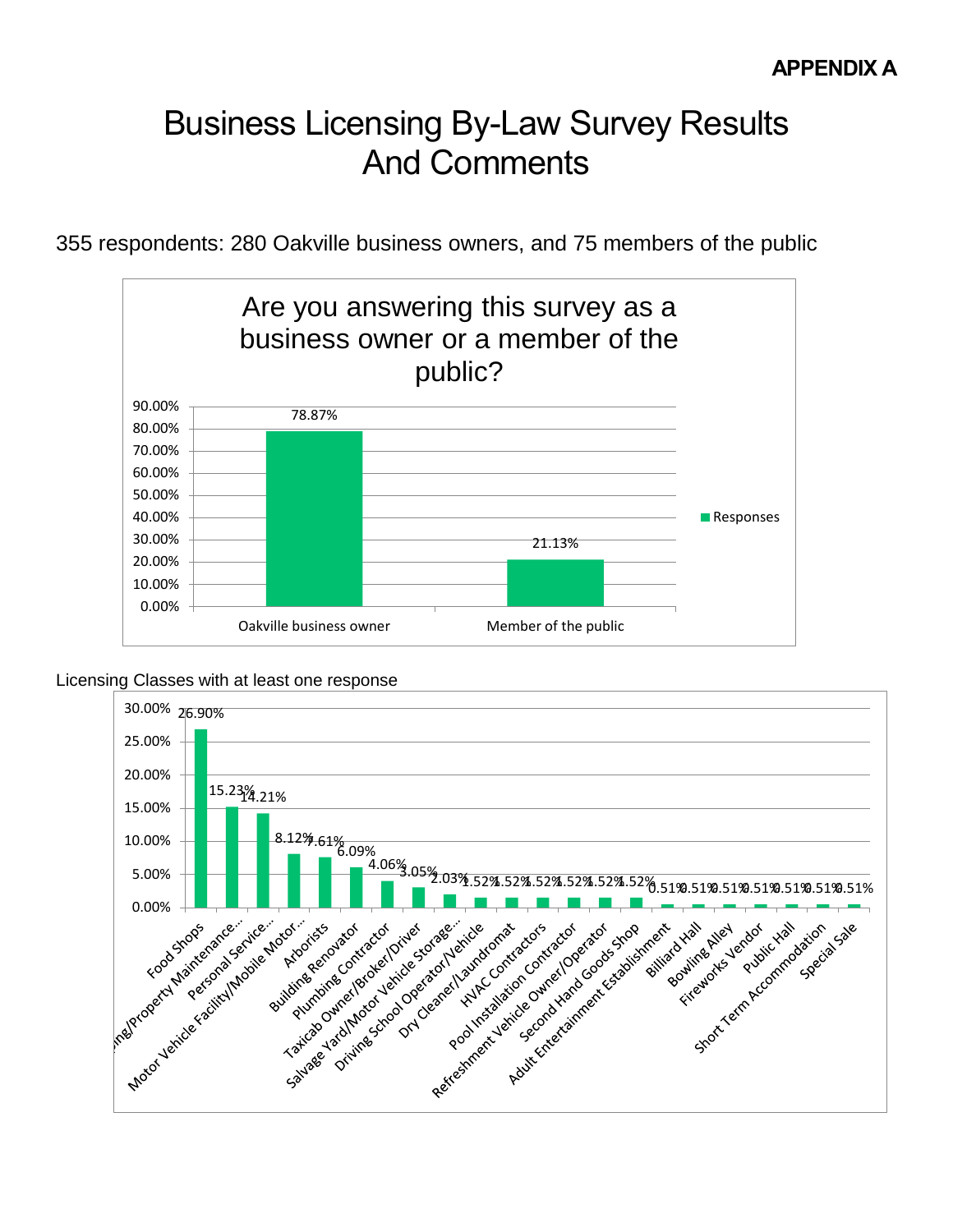# **Online Licensing Questions**



4.12 2.97 2.46 2.92 2.54 1 1.5 2 2.5 3 3.5 4 4.5 What features are important to you in an online service? Please rank the following in order of preference  $(1 = \text{most important}, 5 = \text{least important}).$ 



189 respondents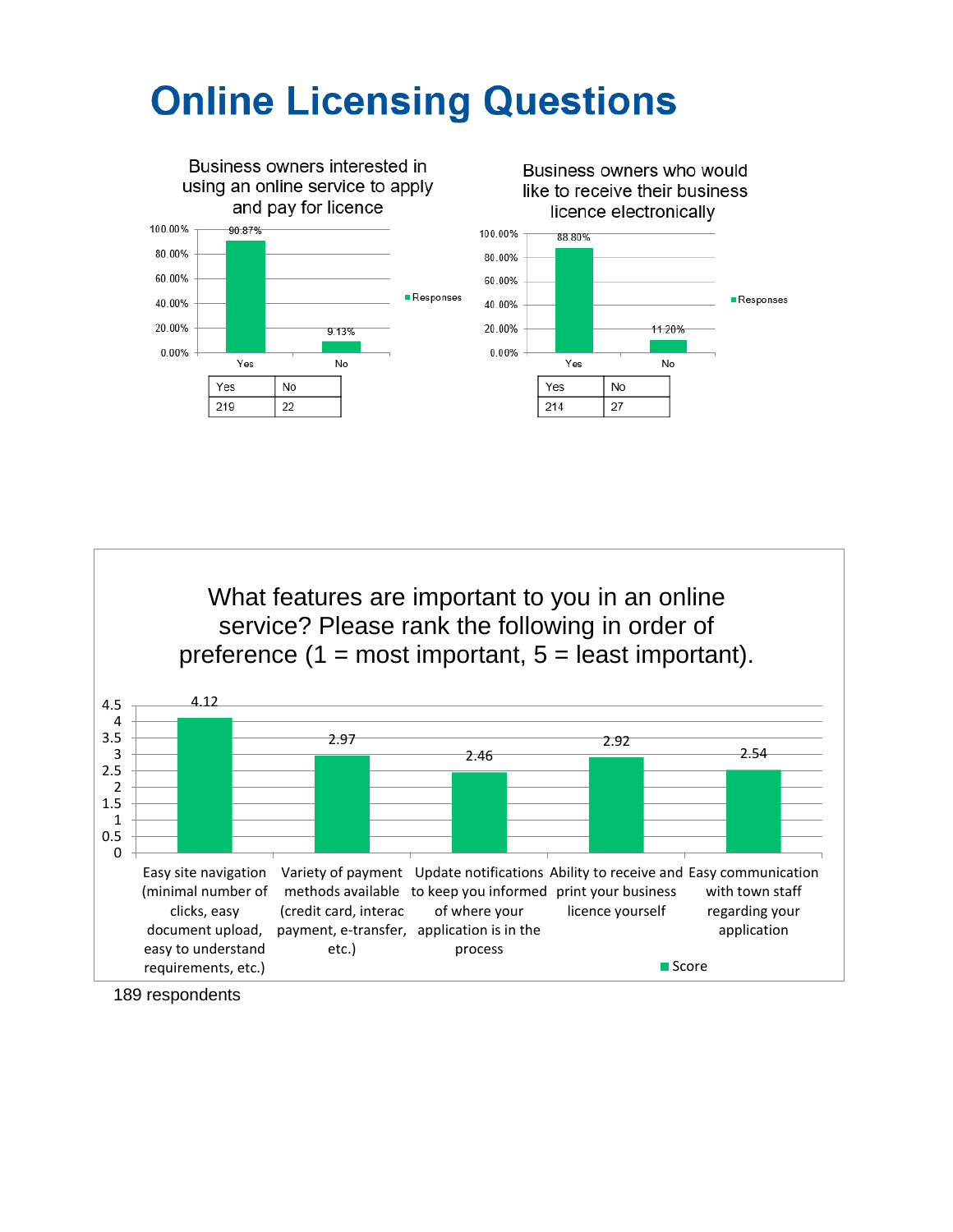## Responses from licensing classes with major changes

Proposed changes to responding classes as follows:

Arborists:

- Owner manage documents on behalf of their employees
- Remove landscaping/tree company class. These businesses would require a landscaping/property maintenance and/or lawn care licence
- Expand noise restriction from between 7pm and 7am of the following day to include Sundays or statutory holidays

Auctioneer:

Obtain police records check for all employees who act as auctioneers

Bowling Alley

• Remove this licensing class

Commercial Parking Lot:

- Provide survey of the property
- Enforcement officer be licensed by the Town of Oakville require business name, address and business hours posted on the lot
- Notify HRPS if a car has be left on the lot over 24 hours without payment

#### Food Shops

- Obtaining additional licences if food is served in a billiard hall or night club
- Food Shop Ancillary is change to Food Shop Convenience
- Current licensees will require a separate license if selling tobacco (tobacco retailer licence)

Pool Contractor:

Businesses maintain pools will require a license

Refreshment Vehicles:

- Refreshment Vehicle Operation license no longer required
- The applicant or owner is to gather and manager police records checks for their employees
- Applicant must provide current photograph of the refreshment vehicle to the town when applying for the licence
- Refreshments cannot be sold in the BIAs without permission from the BIA or the town

#### Taxicabs:

- Taxicab ratio does not apply to accessible taxicabs
- Accessible taxicabs may not be considered inactive
- Lottery does not apply to licences for accessible taxicabs
- Taxicab fares are based on a monetary value for the distance travelled and include a rate per kilometer
- The town may carry out a mandatory inspection of a newly licensed taxicab
- Brokers with five or more taxicabs in their fleet must have a least one accessible taxicab in service at all times

Tobacco Retailer:

 Applicants are to supply a copy of the Health Department's inspection report at the time of the licence application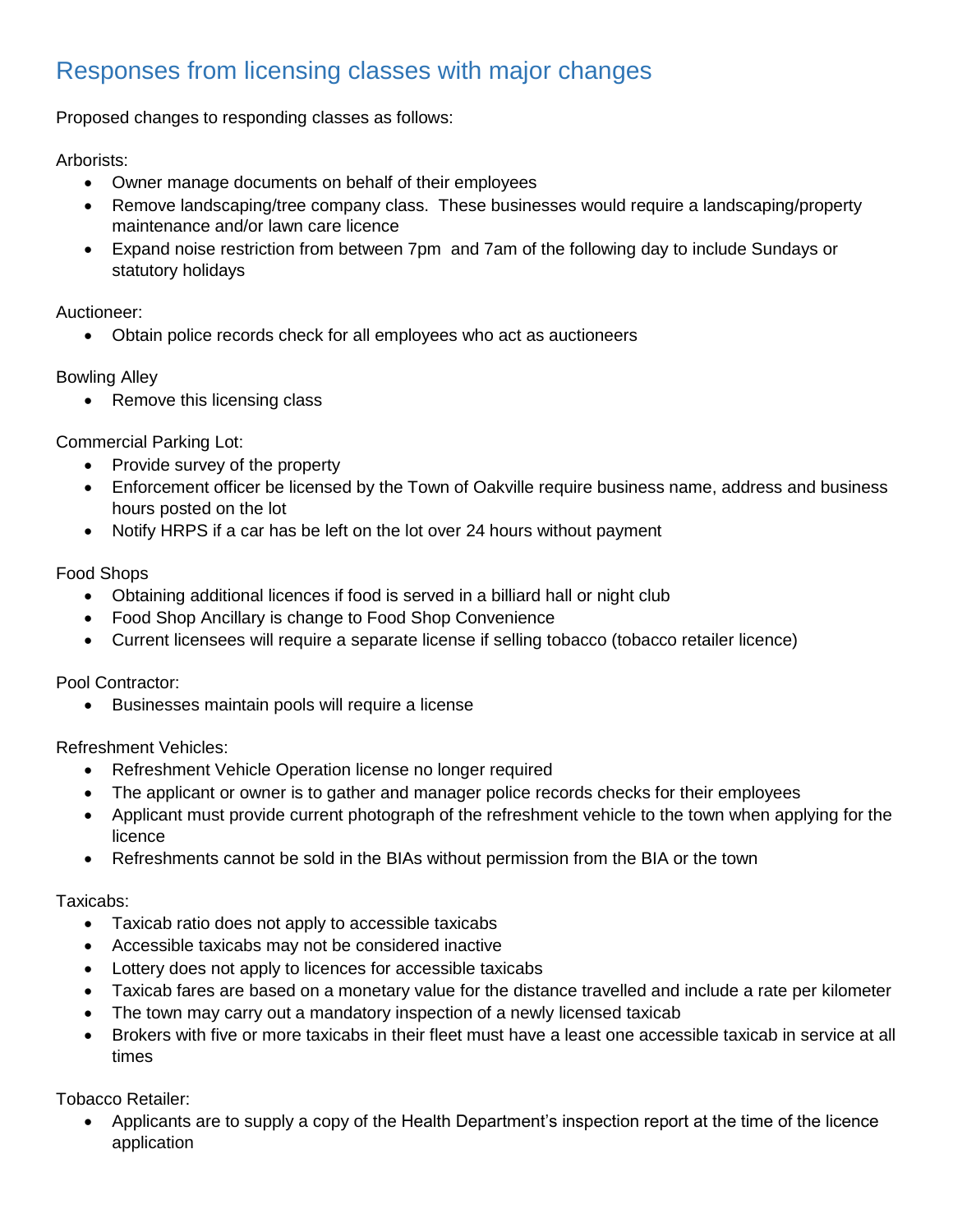- The town is to be immediately notified if an Automatic Prohibition is issued tot eth owner or occupier of the premises for a violation of the Smoke Free Ontario Act
- No licence will be issued to an applicant if tobacco products will be sold at an outdoor property, a facility, a building or a property leased or owned by the town, without the permission of the Town of **Oakville**
- Where an Automatic Prohibition is issued against a licensee's premises, the licence issued by the town will be automatically suspended for the period of time specified in the Automatic Prohibition
- A spate food shop licence will be required if selling food items

#### Do you have any comments regarding the changes being considered?

| <b>License Class</b>       | <b>Comment</b>                                                                                                                                                                                                                                        |
|----------------------------|-------------------------------------------------------------------------------------------------------------------------------------------------------------------------------------------------------------------------------------------------------|
| Arborist                   | nope, makes sense                                                                                                                                                                                                                                     |
| Arborist                   | -We believe the town should continue to collect data from each contractor rather then<br>allowing them to collect they're own data.                                                                                                                   |
|                            | -Landscape services should not be allowed to prune or remove trees without having a tree<br>service license. We are trying to protect the tree canopy of Oakville.                                                                                    |
|                            | -Emergency services could be performed at anytime                                                                                                                                                                                                     |
| Arborist                   | removing the Landscaping/Tree Company licence. These businesses would require a<br>Landscaping/Property Maintenance and Lawn Care Contractor licence only- does this<br>mean they can do tree work still?                                             |
| Arborist                   | Tree Companies fall under "Working at Heights" regulations and should remain a separate<br>class of license. (Landscaping/Lawn Care) is not "Working at Heights"                                                                                      |
|                            | If you want Police Background Checks for licensees, you (Town of Oakville) should<br>manage them. We business owners have enough to keep track of!                                                                                                    |
|                            | I would assume the noise requirements would except emergency work.                                                                                                                                                                                    |
| Arborist                   | only the owner needs to have a police check. Useless as you could have all prior criminals<br>on staff and Oakville would welcome you. Also, I can still have poor business practices<br>and have a clean criminal check. Get rid of the requirement. |
| <b>Bowling Alley</b>       | I would welcome this change - and the financial saving that comes along with it - especially<br>during this crazy 2020 (and fully expecting 2021 to be more of the same).                                                                             |
| <b>Driving School</b>      | Requiring the municipal plate number on the insurance certificate is cumbersome and<br>unnecessary. This will make it complicated for driving schools holding permits with<br>different cities.                                                       |
| Food Shop                  | in the area requesting a rating of services, the program will not allow the use of a number<br>more than once. Some suggestions such as electronic downloading of licence as well as<br>navigation and methods of payment should all be rated #1      |
| Food Shop                  | Not really because I'm not affected by it.                                                                                                                                                                                                            |
| Food Shop                  | Seems fair!                                                                                                                                                                                                                                           |
| Food Shop                  | Why are Hookah lounges allowed to operate in Oakville? Smoking indoors is illegal. Why<br>is this permitted? It should not be allowed at all.                                                                                                         |
| Pool                       | I agree that it should also be included but should be one license for Builders and                                                                                                                                                                    |
| Installation<br>Contractor | Service/Maintenance Companies                                                                                                                                                                                                                         |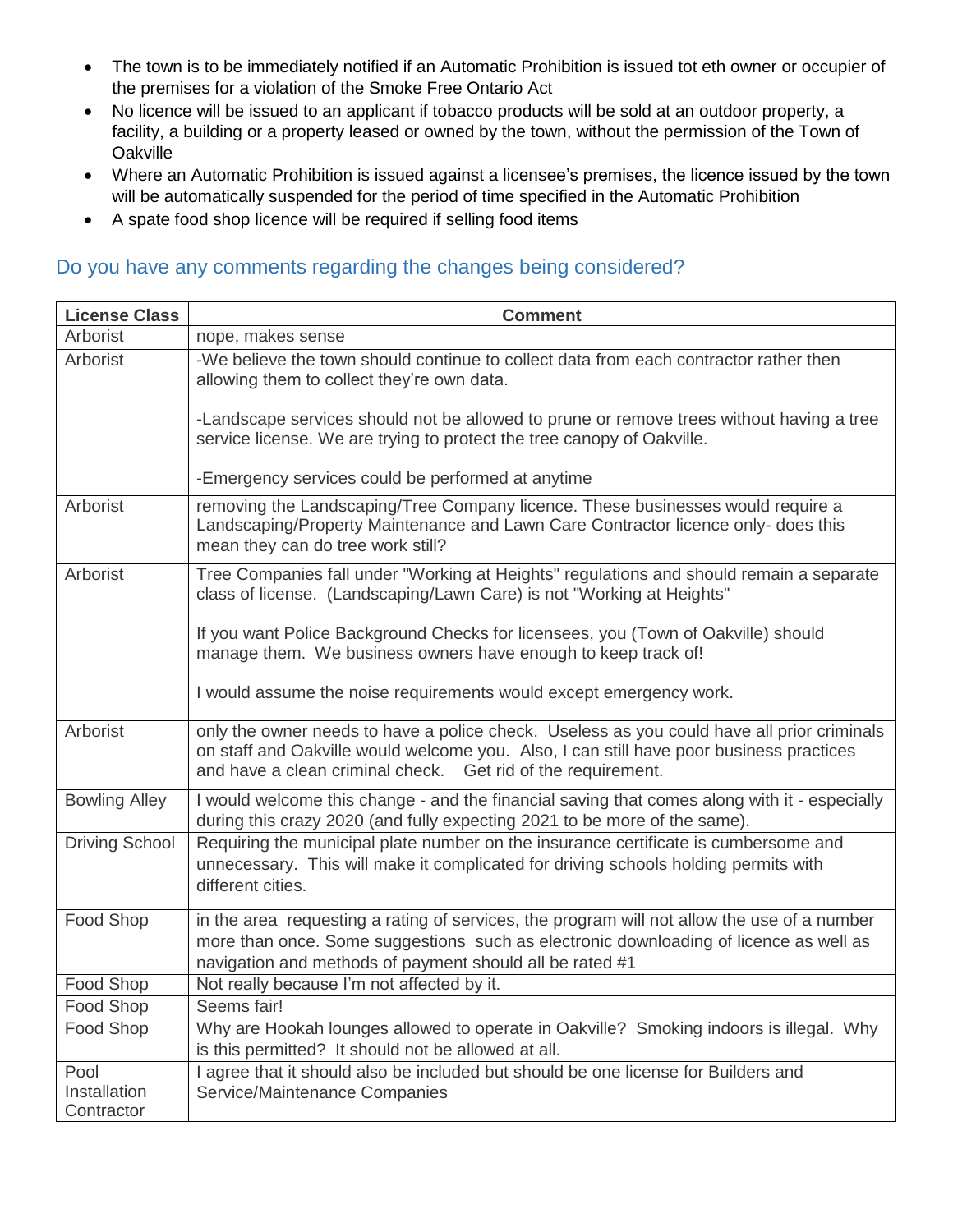| Pool                             | Don't do it                                                                                                                   |
|----------------------------------|-------------------------------------------------------------------------------------------------------------------------------|
| Installation                     |                                                                                                                               |
| Contractor                       |                                                                                                                               |
| <b>Public Hall</b>               | Good idea                                                                                                                     |
| Refreshment                      | That's an improvement                                                                                                         |
| Vehicle                          |                                                                                                                               |
| Refreshment                      | most changes are positive, except for BIA approval. Currently there are not any areas on                                      |
| Vehicle                          | public property where food trucks are permitted.                                                                              |
| <b>Second Hand</b><br>Goods Shop | The first change listed is definitely a marked improvement.                                                                   |
| Second Hand                      | These changes would be onerous. My staff changes constantly and managing and getting                                          |
| Goods Shop                       | police checks for all of them would be onerous. Requiring storage of goods would make my                                      |
|                                  | business impossible to run. I buy and sell clothes we have to move those quickly.                                             |
| <b>Taxicab</b>                   | 1 it should apply to accessible to taxi ratio.                                                                                |
|                                  | 2. Accessible taxi cab should be issued through the lottery system. If any one refused to                                     |
|                                  | accept the accessible cab he can't apply for again for at least minimum for years.                                            |
|                                  | 3. Taxi cab meter should be same as now but you can reduce to 20% of present meter to                                         |
|                                  | get little bit more business.                                                                                                 |
|                                  | 4 The town should have mandatory inspections of all vehicles yearly.                                                          |
|                                  | 5. The broker must have minimum 10 cars in brokerage and each brokerage have one<br>accessible taxi cab on the ratio of 20:1. |
| <b>Taxicab</b>                   | An issue with the changed to Taxicab fares is that the change would no longer account for                                     |
|                                  | traffic which is the same as not being paid for working. Taxicab Fares should consider                                        |
|                                  | distance travelled and time spent.                                                                                            |
|                                  | The town should carry out an inspection of not only newly licensed taxicabs but all                                           |
|                                  | taxicabs.                                                                                                                     |
|                                  |                                                                                                                               |
|                                  | for every 10 cabs in their fleet brokers should have one accessible taxicab.                                                  |
| <b>Taxicab</b>                   | Brokers with any number of taxicabs in their fleet should not have any restriction on the                                     |
|                                  | minimum number of accessible taxicabs they should have in service as customers have                                           |
|                                  | the choice of other transportation services such as Lyft and Uber who don't have any such                                     |
|                                  | restrictions in place.                                                                                                        |

# Do you have any comments regarding the annual licensing process?

| <b>License Class</b> | <b>Comment</b>                                                                                                                                                                                                                                                                                 |
|----------------------|------------------------------------------------------------------------------------------------------------------------------------------------------------------------------------------------------------------------------------------------------------------------------------------------|
| Arborist             | Renewal should be as simple as making the payment                                                                                                                                                                                                                                              |
| Arborist             | Can the application annually not be so difficult? Also can the town consider using the<br>information given when applying as a licensed business for other permits? Town tree<br>pruning, park access application why do we need to constantly resubmit our wsib and<br>insurance information? |
| Arborist             | It is a total abuse of government authority and an invasion of our freedom. We don't need<br>government to run our livesor businesses                                                                                                                                                          |
|                      | Go to Russia if you want to stick your nose in other people's business.                                                                                                                                                                                                                        |
|                      | Canada is great because of our entrepreneurial spiritnot because a beurocrat in Oakville<br>decided who can trim a tree                                                                                                                                                                        |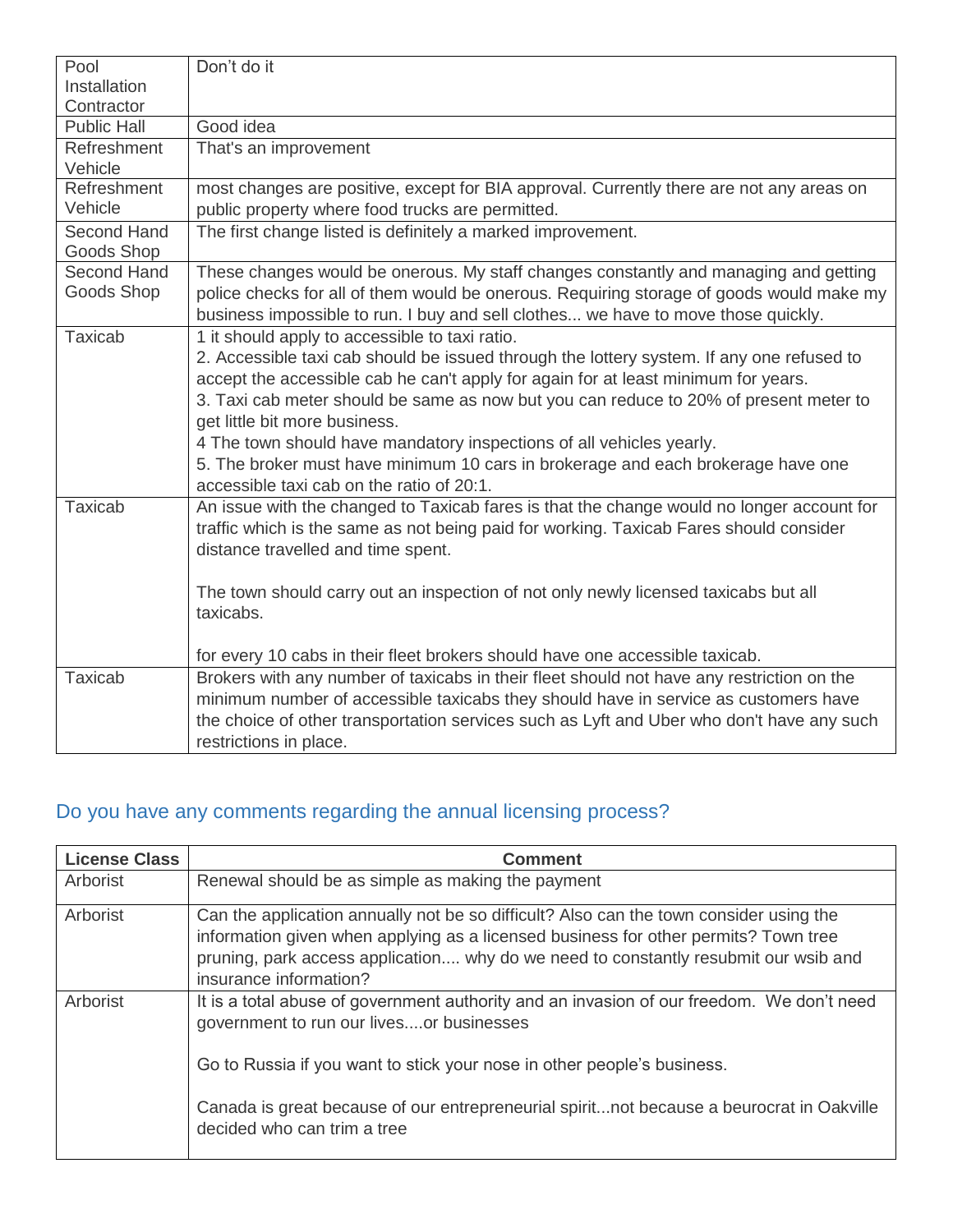| Arborist                   | Why do you require a police check yearly and if you have paid your debt in society in full<br>what does that have to do with running a business. Slippery Slope!                                                                                                   |
|----------------------------|--------------------------------------------------------------------------------------------------------------------------------------------------------------------------------------------------------------------------------------------------------------------|
| Arborist                   | The Annual requirement to produce copies of the Letters Patent/Articles of Incorporation is<br>a bit  well, it's a bit stupid actually. These documents are fixed in time, and do not<br>change from year to year. Why do we have to produce them every year???    |
| Arborist                   | I consider a T of Oakville license as a waste of my business money as I can't be sure I will<br>have work in Oakville in any given year. It costs approx. \$500 with license, criminal check,<br>time to submit for a license. Easier just not to work in Oakville |
| Arborist                   | As a consultant, we are governed by our own licensing bodies and require to maintain strict<br>status. We don't feel that an additional license to work in a municipality is necessary.                                                                            |
| <b>Driving School</b>      | Please change the deadline from 31st December to 31st March to coincide with<br>Mississauga Licensing so that we do not have to pay twice to get criminal checks and<br>safety certificates.                                                                       |
| Food Shop                  | For businesses that have many locations and a central office it would be beneficial to have<br>correspondence mailed to the central office or better yet don't mail anything and just email<br>to the email on file for the location.                              |
| Food Shop                  | - An email notice for license renewal.                                                                                                                                                                                                                             |
| Food Shop                  | - Minimize the required documents. Some documents are same as last year's.<br>I would prefer the following:                                                                                                                                                        |
|                            | Online application for licence renewal.                                                                                                                                                                                                                            |
|                            | Online payment for the licence.                                                                                                                                                                                                                                    |
|                            | A downloadable copy of the licence.                                                                                                                                                                                                                                |
| Food Shop                  | Yeah I would like it if instead of annually the licensing process changes to 2 or 3 years<br>meaning you pay a bit more but your license is good for 2 or 3 years.                                                                                                 |
| Food Shop                  | No, seems right                                                                                                                                                                                                                                                    |
| Food Shop                  | Why insurance certificate is required to renew license. Other cities like Mississauga and<br>Burlington do not have similar requirement.                                                                                                                           |
| Food Shop                  | Current process is old and outdated. Online would be much better. Glad you are<br>considering this option.                                                                                                                                                         |
| Food Shop                  | Should be an option for getting the license for 2 years together                                                                                                                                                                                                   |
| Pool                       | The Criminal record check should not be required annually                                                                                                                                                                                                          |
| Installation<br>Contractor |                                                                                                                                                                                                                                                                    |
| Pool                       | Cancel it                                                                                                                                                                                                                                                          |
| Installation               |                                                                                                                                                                                                                                                                    |
| Contractor                 |                                                                                                                                                                                                                                                                    |
| Refreshment<br>Vehicles    | The email version and payment is easier for us and time consuming                                                                                                                                                                                                  |
| Refreshment                | There should not be any late fees for food trucks as the operation of these vehicles are                                                                                                                                                                           |
| Vehicles                   | typically from April thru November each year.                                                                                                                                                                                                                      |
| <b>Second Hand</b>         | Would love to see it online. Other towns/cities have this and it is much more convenient                                                                                                                                                                           |
| Goods Shop                 | and I believe very important during the current Covid situation                                                                                                                                                                                                    |
| Second Hand<br>Goods Shop  | An online process would be great.                                                                                                                                                                                                                                  |
| <b>Taxicab</b>             | Annual license fee for brokerage \$100.00                                                                                                                                                                                                                          |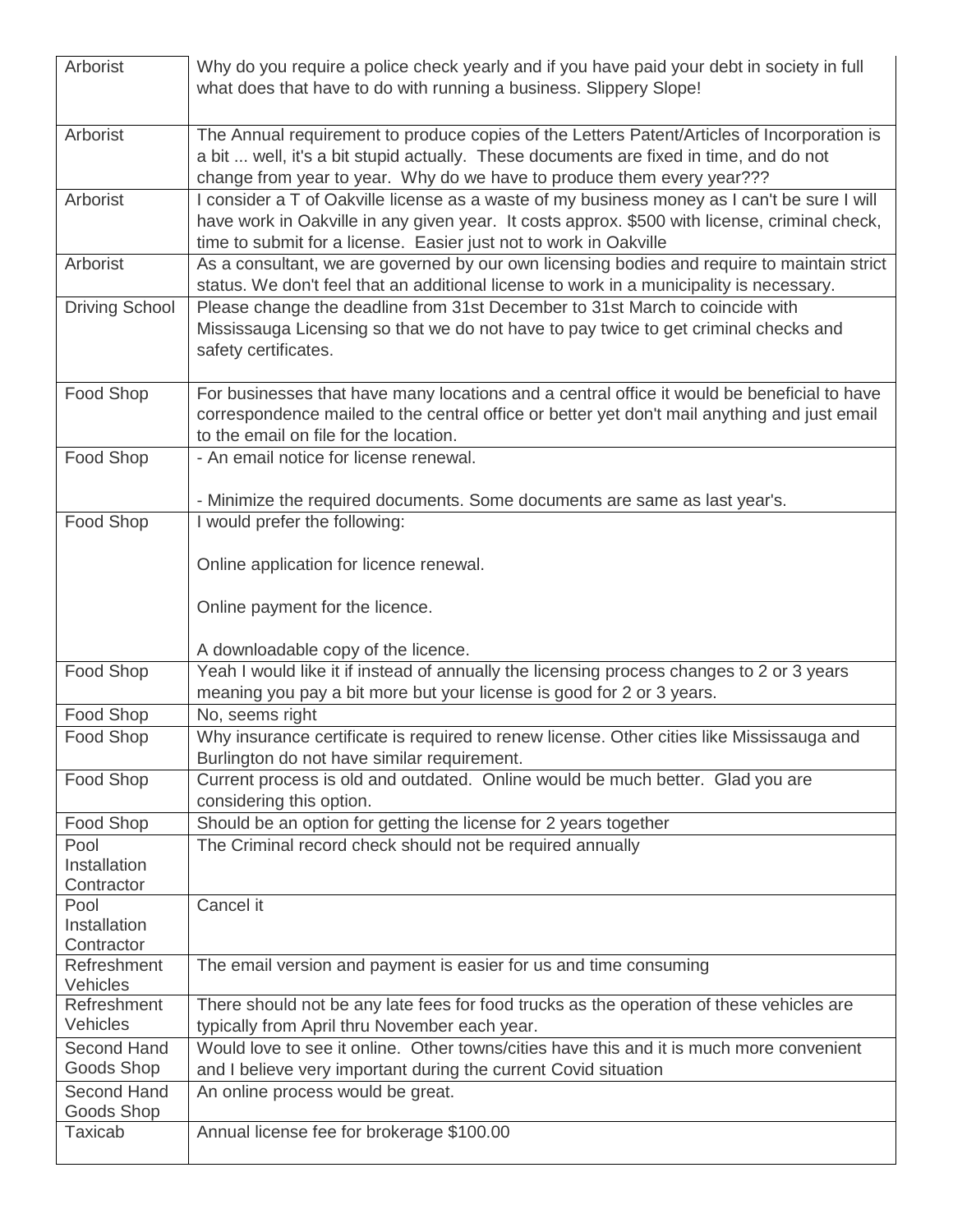|         | Taxi cab fee \$150.00                                                                  |
|---------|----------------------------------------------------------------------------------------|
|         | Brokerage can have virtual office to dispatch.                                         |
| Taxicab | annual licensing fees should be reduced for brokerage as well as inactive taxi plates. |

## Do you have any other comments?

| <b>License Class</b>               | <b>Comment</b>                                                                                                                                                                                                                                                  |
|------------------------------------|-----------------------------------------------------------------------------------------------------------------------------------------------------------------------------------------------------------------------------------------------------------------|
| Arborist                           | We value the time and efforts the town has invested to protect the tree canopy. We are<br>happy to comply.                                                                                                                                                      |
| Arborist                           | You have my vote to cancel the licensing program for tree service industry                                                                                                                                                                                      |
| Arborist                           | As a rule, barring 'vulnerable sectors' I strongly disagree with the practice of collecting<br>Police Background Checks. Except as stated above, these tend to be used as bars to<br>gainful employment, disguised as an exercise in Pearl Clutching "what-ifs" |
| <b>Bowling Alley</b>               | I'm assuming that our snack bar would still require a license - which would make sense, but<br>I always wondered why the bowling lanes themselves needed a license.                                                                                             |
| Food Shop                          | Steep fees                                                                                                                                                                                                                                                      |
| Pool<br>Installation<br>Contractor | I hate this blatant money grab which provides no useful service to the contractors or the<br>general public                                                                                                                                                     |
| Refreshment<br>Vehicle             | Improve the by law like neighboring cities and towns for food trucks if we are licensed we<br>can operate at privet property without zoning restrictions                                                                                                        |
| Refreshment<br>Vehicle             | There should be permits to permit foodtrucks to operate in parks and legal parking spaces.                                                                                                                                                                      |
| Second Hand<br>Goods Shop          | Value Village would like to include an exception in section 32 (4) 2ndhand goods for retail<br>businesses that accept goods that are donated to nonprofits.                                                                                                     |
| <b>Taxicab</b>                     | Lottery system for taxi cab fee should be minimum \$1000.00. Driver must have 5 years taxi<br>cab license issued from the town of Oakville.                                                                                                                     |
| <b>Taxicab</b>                     | consider those things in which taxi industry and worker can survive atmosphere is not<br>encouraging new people are not joining. experienced and old people leaving the industry.<br>please and thank you                                                       |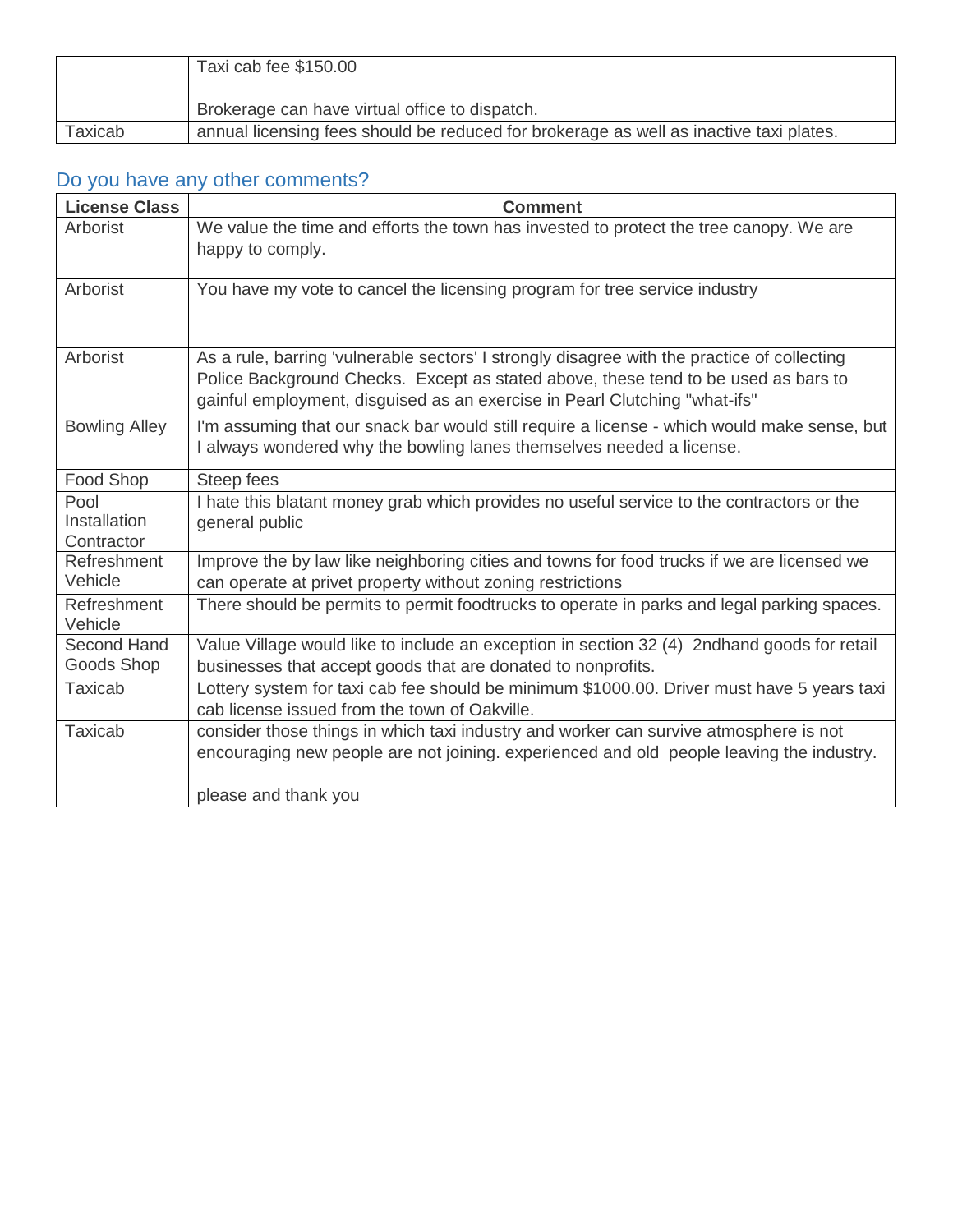# Responses from licensing classes with minor changes

### Do you have any comments regarding the current licensing requirements or licensing process for your business?

|                 | <b>Comment</b>                                                                                                                                                                                                                                                                                                                                                                                                                                                                                                                     |
|-----------------|------------------------------------------------------------------------------------------------------------------------------------------------------------------------------------------------------------------------------------------------------------------------------------------------------------------------------------------------------------------------------------------------------------------------------------------------------------------------------------------------------------------------------------|
| MC <sub>1</sub> | We are a Window & Door Supplier/Contractor. Why are required to provide a security clearance<br>annually.                                                                                                                                                                                                                                                                                                                                                                                                                          |
| MC <sub>2</sub> | Thank you for your commitment. I would suggest that the licensing fee should be waived during the<br>period for the business owner who is NOT actually doing their business, for example, during off-<br>season(winter) for lawn maintenance. I want to get answered what's your opinion about this. Thanks<br>again.                                                                                                                                                                                                              |
| MC <sub>3</sub> | We currently are required to apply, pay, and renew annually for three separate licences:<br>Landscaping, Pool Installer, & Arborist consulting. These happen at different times each needing a<br>police record check within 30 days each time which is an inconvenience while trying to run a<br>company. It would be better to have one licence application once per year where we check off all<br>applicable licences, pay once (ideally less for multiple licences), and only need to submit our<br>police record check once. |
| MC4             | I would like to see the Police clearance timeline extended to 2 or 3 years rather than going through<br>that process annually.                                                                                                                                                                                                                                                                                                                                                                                                     |
| MC <sub>5</sub> | No, but I do agree with the proposed changes.                                                                                                                                                                                                                                                                                                                                                                                                                                                                                      |
| MC <sub>6</sub> | The police record check for the owner seems redundant since a company can employ many people<br>who have may have criminal records. It is not feasible to expect a company to pay for criminal<br>record checks for all employees. The Region of Halton (Halton Police) should be able to provide<br>access to the Town of Oakville regarding criminal record information for all business owners prior to<br>the town issuing a permit.                                                                                           |
| MC7             | Not sure why there is a requirement for criminal background check. this is cumbersome and why is<br>it needed for one person when there can be literally hundreds of employees working at the<br>business. This needs to be removed.                                                                                                                                                                                                                                                                                               |
| MC8             | OVER PRICED, CITY HALL DOES NOTHING TO SUPPORT US                                                                                                                                                                                                                                                                                                                                                                                                                                                                                  |
| MC <sub>9</sub> | Would be nice to see applications and licensing done online rather than needing to go to the police<br>station for back round check, then to town hall to pay for the license.                                                                                                                                                                                                                                                                                                                                                     |
|                 | All online would be very beneficial                                                                                                                                                                                                                                                                                                                                                                                                                                                                                                |
|                 | Also not have the fee always increasing - should be a set fee and not have increase.                                                                                                                                                                                                                                                                                                                                                                                                                                               |
| <b>MC10</b>     | No. But we pay a lot for operating our business in Oakville. I really hate seeing people working in<br>Oakville without a license and I believe every business should have a license to operate no matter<br>what the business is. And for us landscapers a license of 500.00 is very high!                                                                                                                                                                                                                                        |
| <b>MC11</b>     | working oline is good                                                                                                                                                                                                                                                                                                                                                                                                                                                                                                              |
| <b>MC12</b>     | The police record check is a bit of a pain- they always take so long, and since it has to be within 30<br>days it's not like we can get it done much sooner to have it on hand for our renewal. Maybe extend<br>the number of days for the police check to 90? Or do away with it altogether, seeing as though it is<br>only a snapshot in time anyways.                                                                                                                                                                           |
| <b>MC13</b>     | online process would be helpful!                                                                                                                                                                                                                                                                                                                                                                                                                                                                                                   |
| <b>MC14</b>     | please do police checks every 2 years perhaps. its seems redundant to do this yearly. As a matter<br>of fact, do the license renewal every 2 - 3 years. less paperwork for everyone.                                                                                                                                                                                                                                                                                                                                               |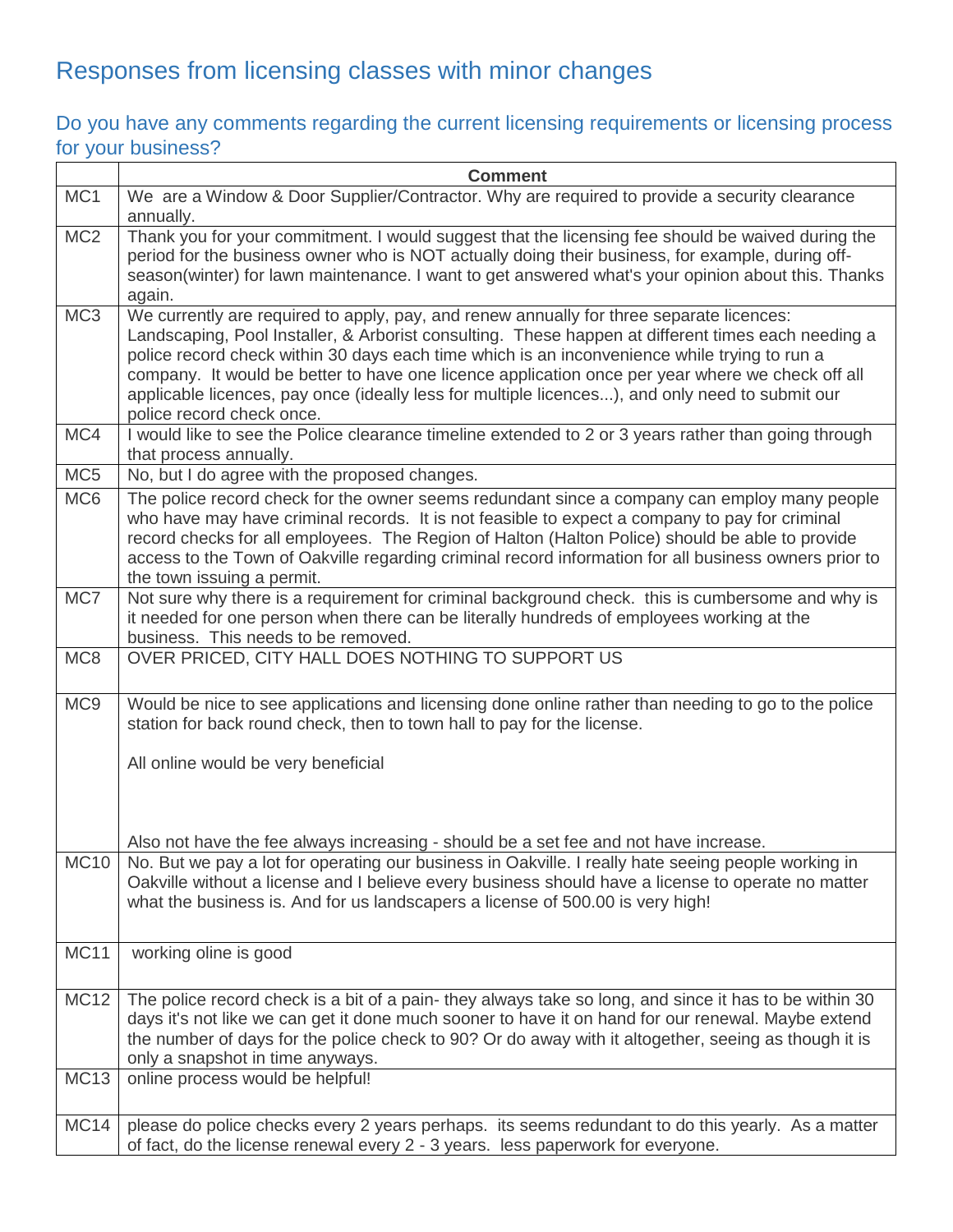| MC15 | It would be nice to do everything online

| <b>MC16</b>      | ANY LICENSING IS RESTRICTIVE AND A \$\$ GRAB - NOT A FEELING OF A WELCOMING<br><b>MUNICIPALITY</b>                                                                                                                                                                                                                                                               |
|------------------|------------------------------------------------------------------------------------------------------------------------------------------------------------------------------------------------------------------------------------------------------------------------------------------------------------------------------------------------------------------|
| <b>MC17</b>      | Compared to other municipalities the cost is excessive. It would be nice if this additional revenue<br>was put towards policing of renovators who are not licensed since there are many in Oakville that<br>are working without this license. It seems unfair that I pay this much and others do not with no<br>consequences.                                    |
| <b>MC18</b>      | Definitely a group rate for services. We are a landscape company with a certified arborist and a pool<br>install crew. This means that there are 3 liscences to apply for. We have 2. Also the police check get<br>a bit redundant.                                                                                                                              |
| <b>MC19</b>      | Not at this time                                                                                                                                                                                                                                                                                                                                                 |
| <b>MC20</b>      | like to see all be required to show vehicle with required signage                                                                                                                                                                                                                                                                                                |
| <b>MC21</b>      | Keep the requirements simple. Allow for extended length of validity because going through the<br>process each year is inefficient.                                                                                                                                                                                                                               |
| <b>MC22</b>      | I would say this is a money grab and our opinion doesn't matter.                                                                                                                                                                                                                                                                                                 |
| <b>MC23</b>      | I pay enough taxes. We do not need a additional fee from you. I'm a member of Landscape<br>Ontario. I have 2 million dollar insurance & pay into WSIB. This tax grab is an addition burden which<br>I must pay and the end user ends up paying extra. Thus driving up prices they have to pay.                                                                   |
| MC <sub>24</sub> | I feel it is unnecessary to have a police check every year for the owner - not sure of its purpose. In<br>addition, the wait time for the police check varies, and can hold up the business application<br>process.                                                                                                                                              |
| <b>MC25</b>      | There should be enforcement of the bylaw or get rid of it. otherwise, it is just a penalty on the good<br>players.                                                                                                                                                                                                                                               |
| <b>MC26</b>      | Absolutely, a Money grab and to implement late fees in a year where you change your rules<br>multiple times is completely unfair it should be optional at best. Small Business' are getting<br>destroyed in Oakville, you should be ashamed.                                                                                                                     |
| <b>MC27</b>      | Email should be sent when applications are due for the new year.                                                                                                                                                                                                                                                                                                 |
| <b>MC28</b>      | Why is it necessary to do a criminal check every year, one year goes by so quickly?                                                                                                                                                                                                                                                                              |
| <b>MC29</b>      | To send renewal notes little earlier as police check take awhile and I am always afraid to be late for<br>the renewal. As now I am waiting for the police check certificate and it is almost middle of<br>December, they promised to send certificate in a 4-5 days, but because of delay I am not sure if I<br>will receive on time to resend it to your office |
| <b>MC30</b>      | The criminal background check is a additional step that is hardly necessary. I could have 100<br>criminals working for me and never set foot on a job site yet my record check means something.                                                                                                                                                                  |
| <b>MC31</b>      | The fees, if I just cut grass my licence would be 300 dollars cheaper but because I do extras I have<br>to pay more.                                                                                                                                                                                                                                             |
| <b>MC32</b>      | stupid to have police check (only valid for the day it is processed)                                                                                                                                                                                                                                                                                             |
| <b>MC33</b>      | <b>COVID Help for Oakville Businesses</b>                                                                                                                                                                                                                                                                                                                        |

 $\overline{\phantom{a}}$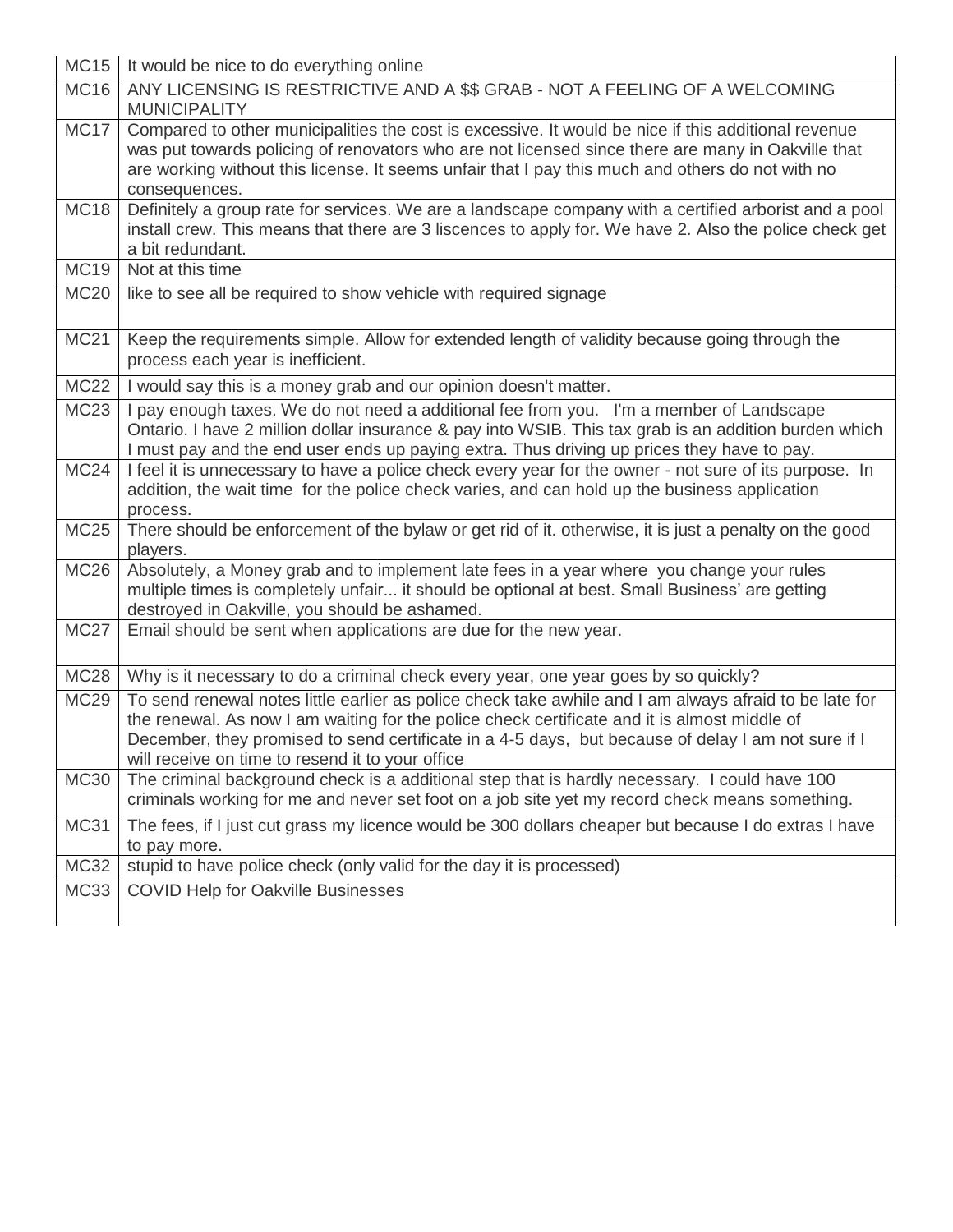## Responses to the Public Questions

### Are there any businesses other than those listed above that you believe the town should license?

|                 | <b>Responses</b>                                                                                                                     |
|-----------------|--------------------------------------------------------------------------------------------------------------------------------------|
| PQ1             | Towing companies.                                                                                                                    |
|                 | Storage facilities.                                                                                                                  |
| PQ <sub>2</sub> | Cannabis retailing                                                                                                                   |
|                 | Towing cars from commercial areas is still an issue that could use refinement                                                        |
| PQ3             | Cannabis stores.                                                                                                                     |
| PQ4             | Not aware of that any                                                                                                                |
| PQ <sub>5</sub> | <b>Good Additions</b>                                                                                                                |
| PQ <sub>6</sub> | <b>Electronic Cigarette Retailers</b><br>Privat Property Parking Enforcement (should be handled by police<br>they do little as is ). |
|                 | <b>PAYDay Loan Ripoff Establishments</b>                                                                                             |
| PQ7             | More casual dining                                                                                                                   |
| PQ8             | Privately owned liquor and beer stores.                                                                                              |
| PQ <sub>9</sub> | Pool Companies                                                                                                                       |
| <b>PQ10</b>     | Good list                                                                                                                            |

#### Are there any businesses you believe the town should stop licensing?

|                 | <b>Responses</b>                                                                                                                                  |
|-----------------|---------------------------------------------------------------------------------------------------------------------------------------------------|
| PQ1             | Payday loan                                                                                                                                       |
| PQ <sub>2</sub> | Yes, there should be no licensing required for any business. it is just another layer of government<br>that makes it expensive to run a business. |
| PQ3             | Payday Loan Establishments                                                                                                                        |
| PQ4             | Payday Loan Establishments.                                                                                                                       |
|                 | <b>Electronic Cigarette Retailors</b>                                                                                                             |
| PQ <sub>5</sub> | No. But licensing should be integrated between the Town and the Region.                                                                           |
| PQ <sub>6</sub> | Payday Loan Establishments<br><b>Vaping Retailers</b>                                                                                             |
| PQ7             | Payday loan establishments<br><b>VAPES</b>                                                                                                        |
| PQ8             | I don't think we need any more E-cigarette retailers in town                                                                                      |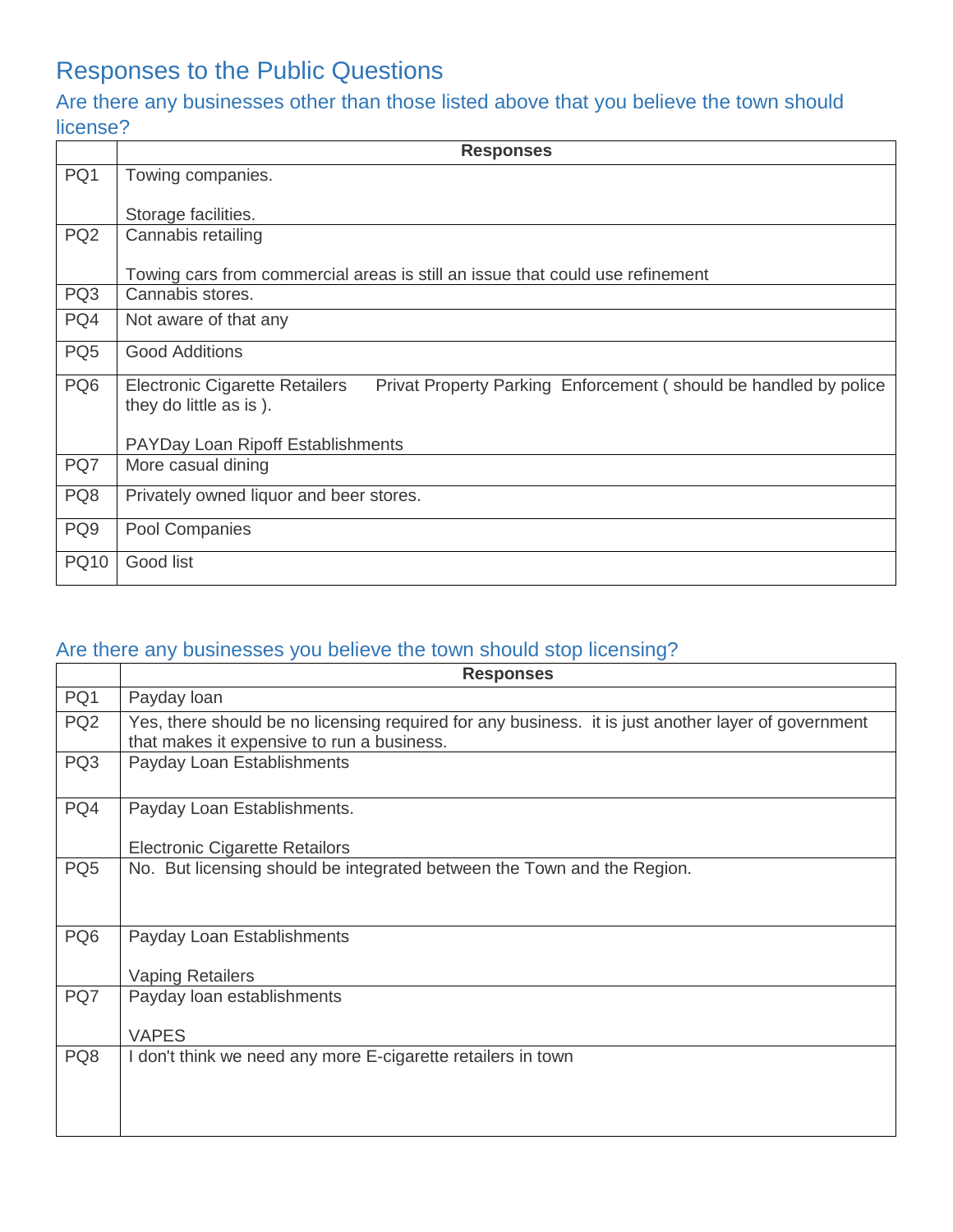| PQ <sub>9</sub> | Not aware of that any                          |
|-----------------|------------------------------------------------|
| <b>PQ10</b>     | Most towing companies                          |
| <b>PQ11</b>     | More Real Estate agents                        |
| <b>PQ12</b>     | Payday loan companies                          |
| <b>PQ13</b>     | Payday loan, vapes retailers                   |
| <b>PQ14</b>     | Yes base upon the working space & environment! |
| <b>PQ15</b>     | All of them                                    |
| <b>PQ16</b>     | Arborists                                      |

Do you have any comments regarding the new businesses the town is proposing to licence? (Payday loan establishments, electronic cigarette retailers, temporary vendors, mobile personal service and mobile motor vehicle services and private property parking enforcement (company & Officers)

|                 | <b>Responses</b>                                                                                                                                                                                                                                                                                                       |
|-----------------|------------------------------------------------------------------------------------------------------------------------------------------------------------------------------------------------------------------------------------------------------------------------------------------------------------------------|
| PQ1             | Please do not support payday loan businesses                                                                                                                                                                                                                                                                           |
| PQ <sub>2</sub> | <b>SC</b>                                                                                                                                                                                                                                                                                                              |
| PQ3             | Again - there is no need to license any business at all!!!                                                                                                                                                                                                                                                             |
|                 | Vaping promotes smoking among young people. Why would you consider that a good business?                                                                                                                                                                                                                               |
| PQ4             | Payday loans prey on the precariously employed.                                                                                                                                                                                                                                                                        |
| PQ <sub>5</sub> | No-I think the town should make it easy for small business owners to set up and support them in<br>prosperous in the town                                                                                                                                                                                              |
| PQ <sub>6</sub> | Why is the town proposing to license vape sales. Given the health risks associated with vape<br>products, what efforts will be made to ensure that they are not available to minors.                                                                                                                                   |
| PQ7             | No to pay all the new businesses the Town is proposing to license especially pay day loans and<br>vape shops. I don't understand the other categories and would need more information before<br>providing my vote. Except for special events I don't thing temporary vendors should compete with<br>permanent vendors. |
| PQ8             | I think it is important to support businesses that reflect the population of the area as well as keeping<br>out businesses that may harm the health and welfare of the citizenry.                                                                                                                                      |
| PQ9             | Pay day loan businesses are predatory and target the disadvantaged with unfair practices and<br>exorbitant rates of interest.                                                                                                                                                                                          |